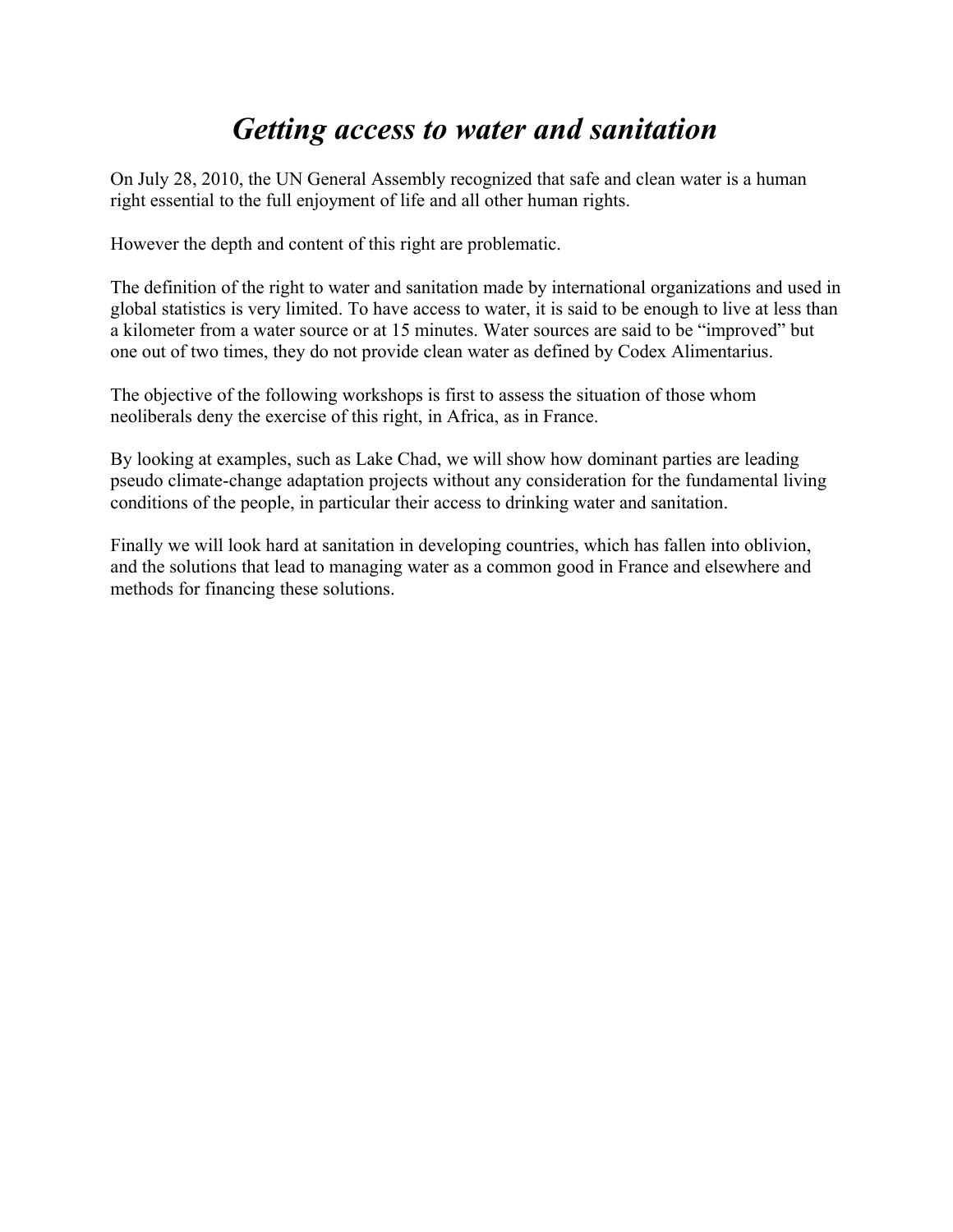## Thursday March 15, 10am to 12.30pm at Dock des Suds D

### *Water and sanitation in big cities in Niger and Burkina Faso*

*These three megacities have a history that is similar in many ways. Their story sheds light on the catastrophic situation of the large majority of their inhabitants who cannot get enough drinking water and proper sanitation. The consequences on their health and development are unacceptable. Women and children suffer the most.*

*So far, policies have been ineffective in resolving problems that have been worsened by demographic growth and social conflicts.*

*The workshop will first identify and assess the main causes of today's situation and then examine the most effective and durable solutions that enforce the right to water as recognized by the UN General Assembly in July 2010.*

#### *Workshop run by: Catherine Baron*

Abdou Bontianti - Mariama Saidou - John Kabeya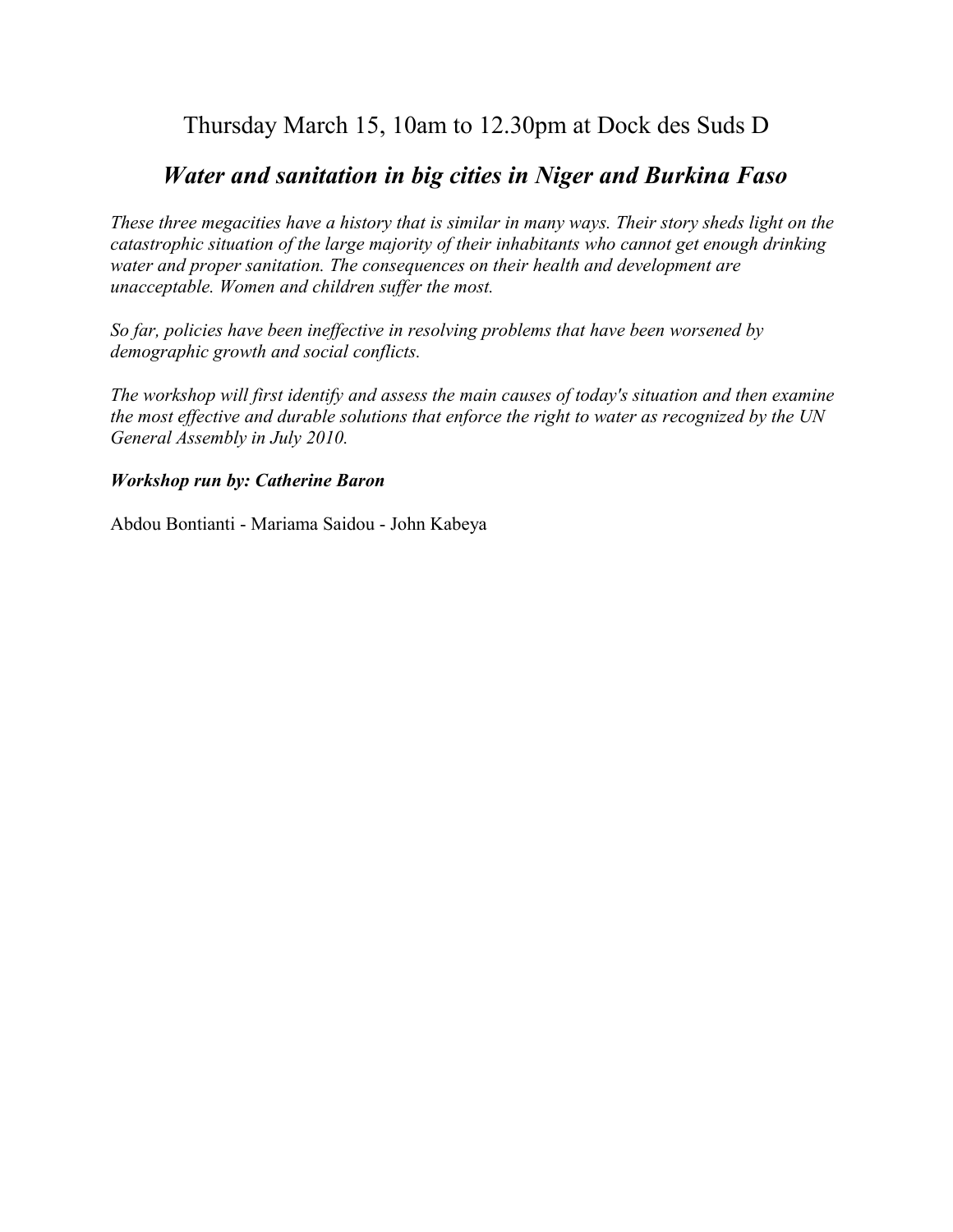## Thursday, March 15, 1pm to 3.30pm at Dock des Suds E

### *Water and Decentralized Cooperative Projects*

*Twin-city cooperatve projects often involve water and could be about drilling wells, irrigating agricultural zones, preventing soil erosion... These actions have often been successful due to the shared efforts of the inhabitants and their European friends. These projects have sometimes failed, and all parties have learned lessons, lessons that are related to agronomics, education... and are tied to the history of each place, the economy, and people's health.*

*The heart of this workshop is about sharing experiences. We will above all talk about the best conditions that are necessary to make these non-commercial actions successful.*

#### *Workshop run by: Jean Loup Englander*

Cooperative Project between St Michel s/Orge (91) and Ber (Mali) - Syndicat de la Vallée de l'Orge and foreign guest Cités- Unies-France and foreign guest - NGO PsEAU and foreign guest - France-Volontaires and foreign guest - City of Paris: Pierre Shapira and foreign guest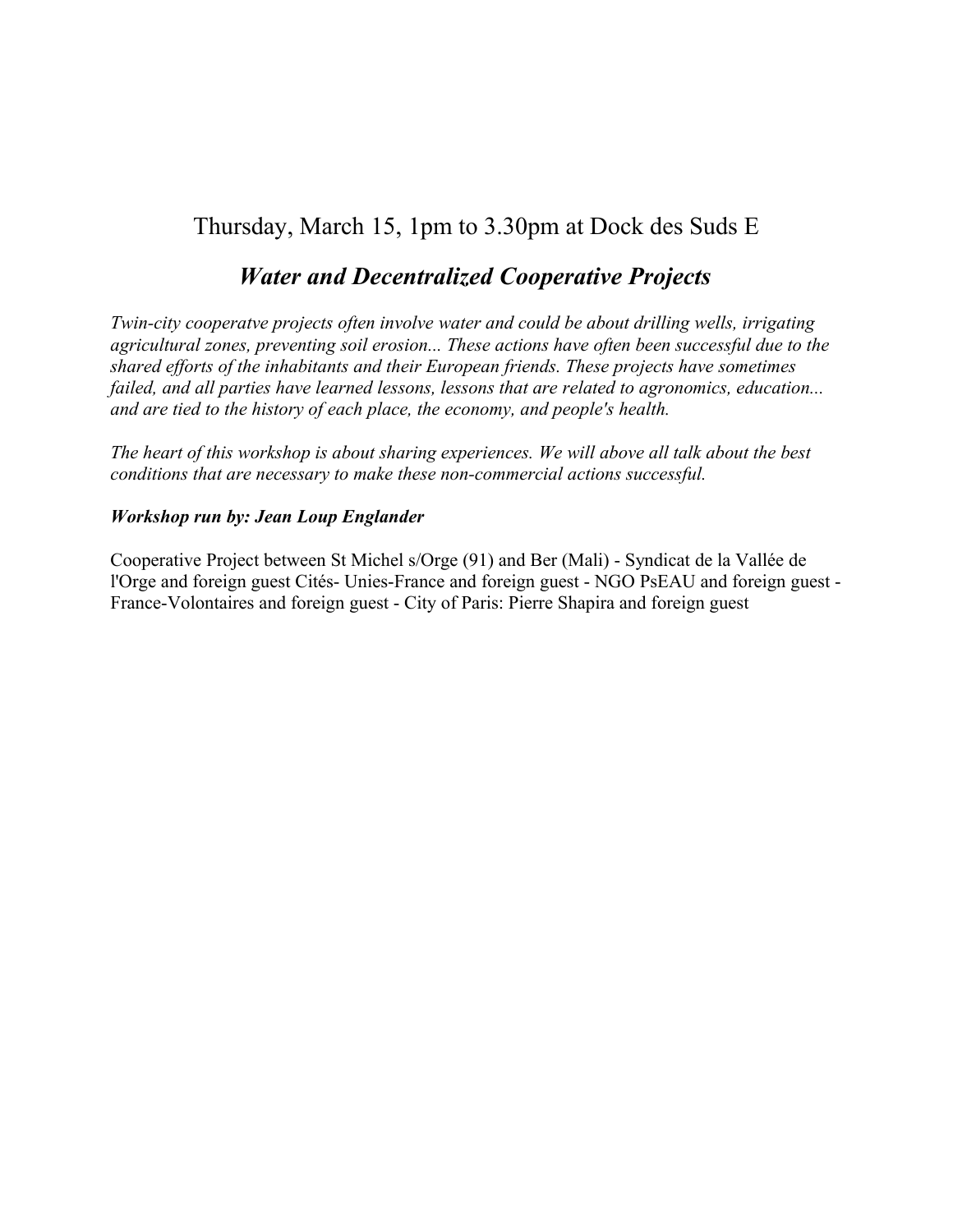## Thursday March 15, 1pm to 3.30pm at Dock des Suds D

## *The Roma and their access to water and sanitation*

*By looking at drinking water and sanitation, we can assess the situation of Roma in France and in Europe.*

*This workshop will highlight very real testimonials from those who suffer from and denounce discrimination. We will also talk about how associations that fight alongside the Roma can intervene.*

*Alternative propositions will be grouped together with other proposals concerning other unstable and insecure populations. This theme is strongly tied to the workshops about women.*

Introduction **Fatih Bouraoura (Abbé Pierre Regional Delegate)**

Initial round table: The History of the Roma and the Symbolism of Water in the Roma Culture **Sarah Carmona (Dr in History, Roma) Alain Fourest (Rencontres Tsiganes) Claire Auzias (Sociologist)**

Testimonials from the Roma: regarding access to water and sanitation. Movements led by **Santino Spinelli (Dott. Prof.), Eugène Daumas (President of UFAT), Marian Mandache (Coordinator of Human Rights, Romani CRISS)**

Film about the Roma in Slovenia and their access to water

The impact of the privatization of water and sanitation on the health of the Roma **Philippe Rodier (Roma Mission of Médecins du Monde)**

Debate on alternative propositions. Real responses today.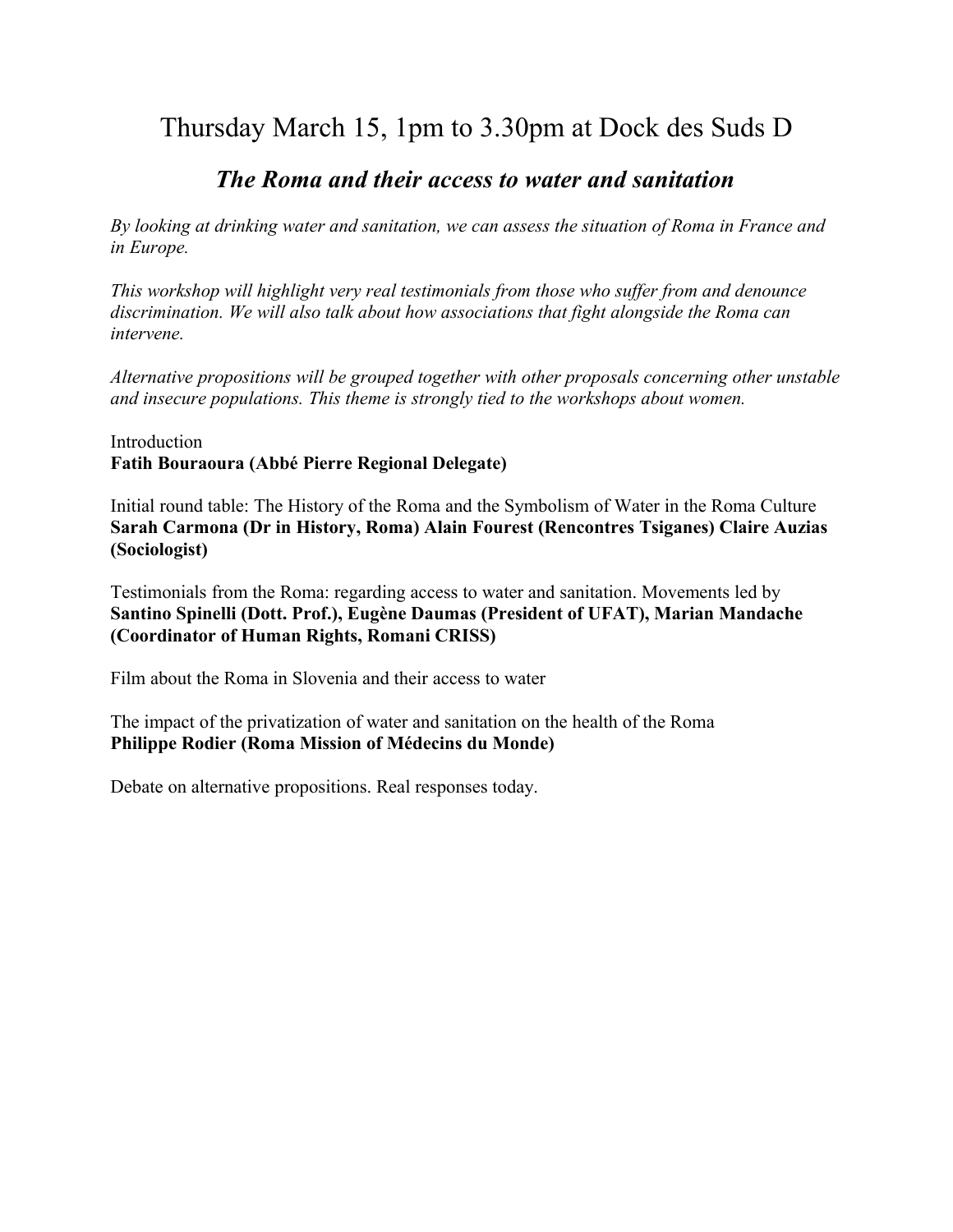## Thursday March 15, 3.30pm to 6pm at Dock des Suds B

## *Water, hygiene and sanitation: from the Comoros to the Comorian community in Marseille*

*Marseille citizens of Comorian descent and their associations act as a link between a poor country, the Comoros, where access to water and sanitation is deplorable, and a rich country, France, where many people cannot properly benefit from the right to water, sanitation and hygiene.*

*They are always available to help their families, villages, and neighborhoods in Comoros, and they begin resolving these problems by engaging in communal and democratic projects about water, sanitation and hygiene, which are seen as common goods. In Marseille, as a way of enforcing the right to water as recognized by the UN in July 2010, many associations are asked daily to relieve difficulties, the consequences of extreme poverty and unsanitary housing.*

*The objective of this workshop, after describing the situation in Comoros and in Marseille in detail, is about defining realistic solutions for here and over there, that can be led by citizens, but heard by politicians and governments.*

*As for Marseille, while debating the renewal of public services contract with SEM and SERAM, how can we analyze our situation, emblematic of the poor's situation? As for France, what laws would enforce obligations about Human Rights, and would not let those be excluded from rights because of financial reasons?* 

### *Workshop run by: Nouriati Djambae*

**Zilé Soihili - Nassurdine Haidari - Mr Moeau - Kassim Papa - Marie Aziani - Eric Narsisyan - Radu Milehanu - Hans Syvester - Passage de Soprano**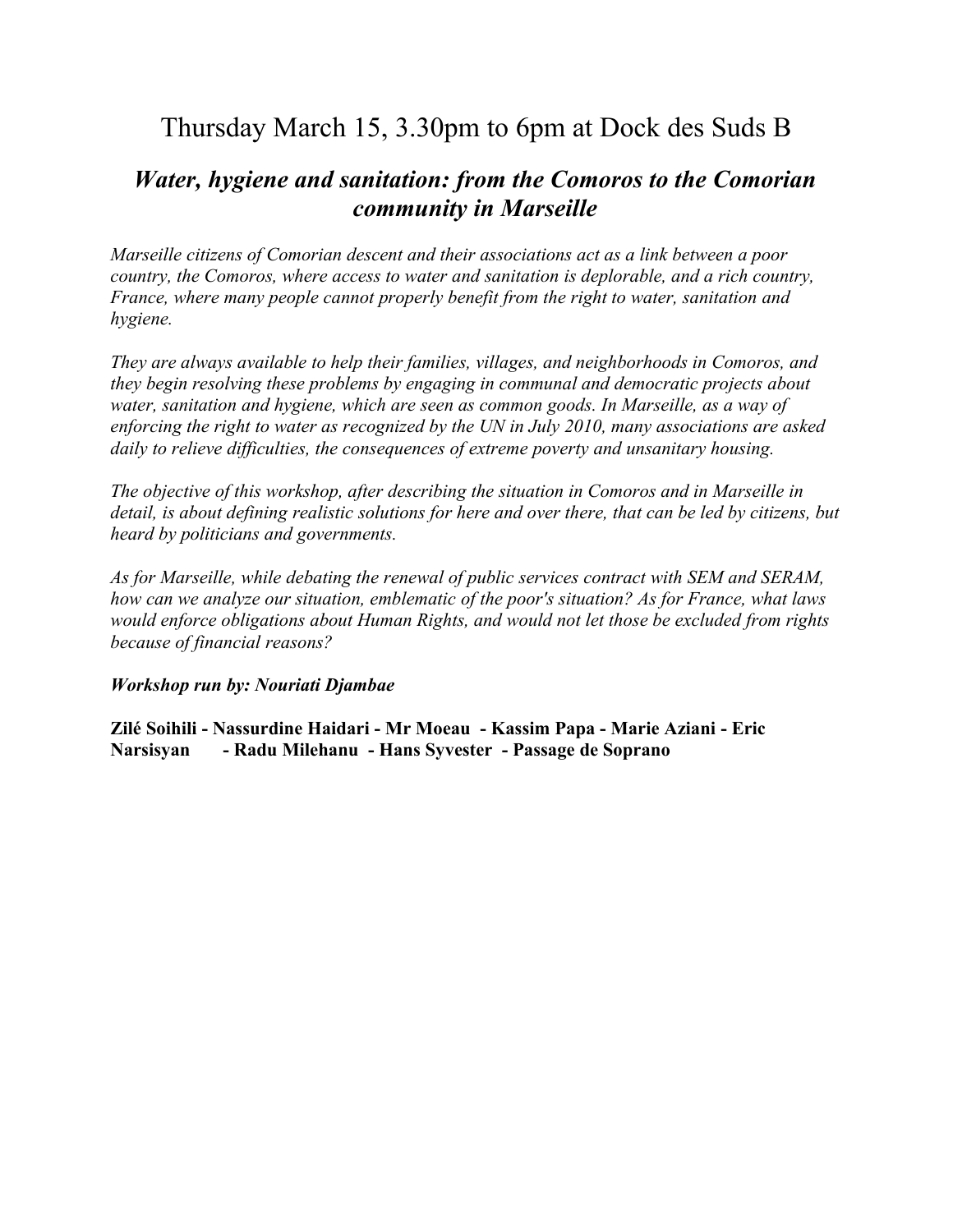## Friday March 16, 10am to 12.30pm at Dock des Suds E

## *The Lake Chad issue, major multibordered lake in the heart of Africa*

*Lake Chad is currently under analysis and under opposing views: the media, the CBLT, certain international institutions like the FAO, local governments, and some French "big brothers" see the lake as being endangered because of samples directly impacted by mankind and climate change. For scientists, the hydrology of the lake has been stable for about twenty years. Its fluctuations, of which we know the history, is better for production such as agriculture linked to falling water levels and also animal farming, to the detriment of fishing.*

*The countries that border the lake have examined transferring a part of the Congo's water basin in order to fill the lake and make it more spread out. This decision, a "white elephant" dream, risks posing more problems than it resolves. Above all, it leads to an undetermined future for the lake's ecosystem and lives of the people around it. These people have found on the riverside a way of fleeing the uncertain Sahelian climate, and they are settling there and starting families. The governments that share the lake are not playing their role of producing common goods and protecting rights. On the contrary, the inhabitants are prey to government personnel, and they do not have access to essential services (education, healthcare, drinking water).*

*The "international community" has been asked by the governments that border the lake to "save Lake Chad" by financing this gigantic and dangerous inter-basin water transfer project. After giving an in-depth analysis, this workshop aims to formulate democratic, independent, participatory and financially feasible conditions under which the people can develop sustainable and ecological activities while fully exercising their rights.*

### *Workshop run by: Géraud Magrin*

**Audrey Mbagogo - Bernard Mounier - Jacques Lemoale**